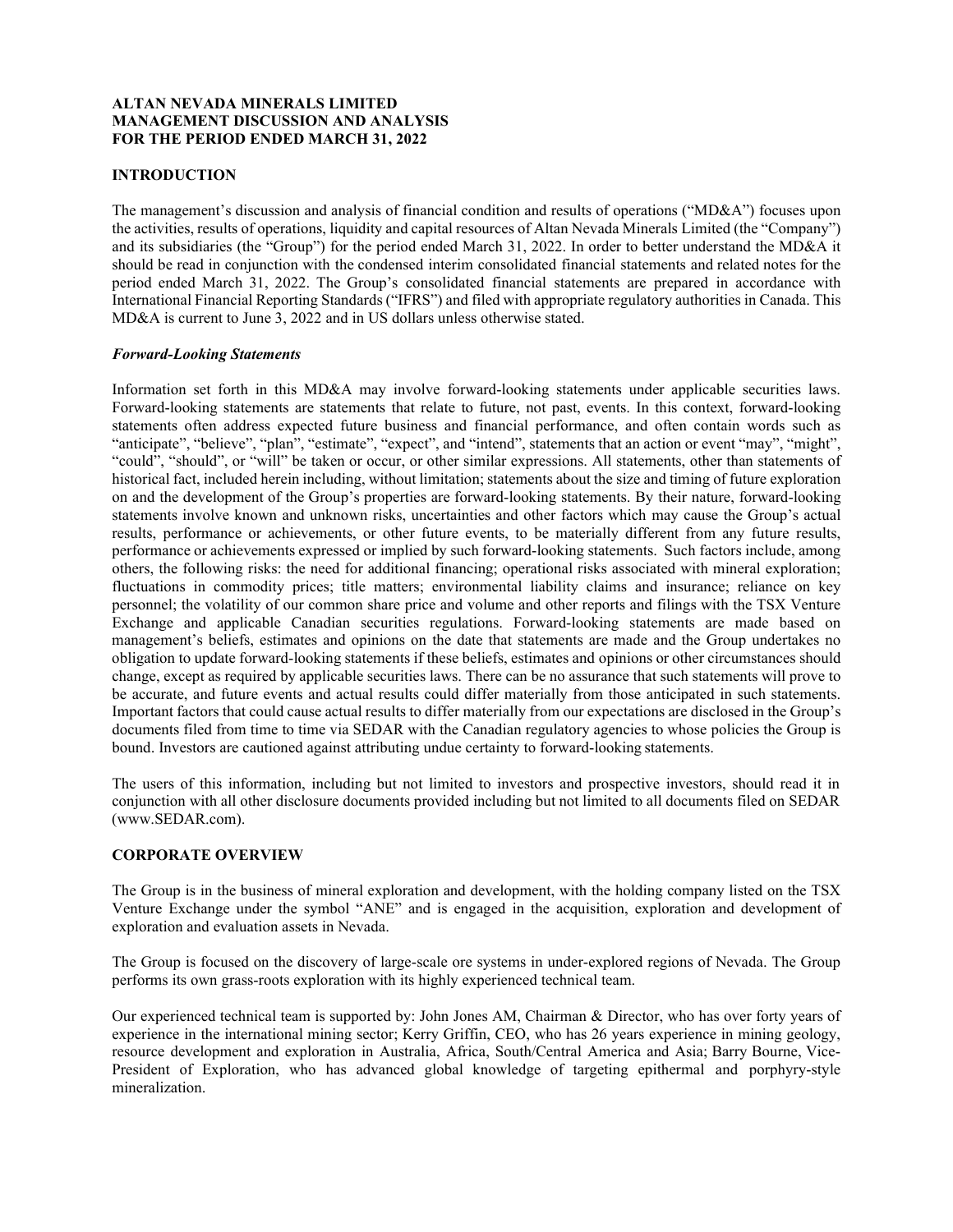# **SHARE CAPITAL**

On November 27, 2020 the Group announced it had closed a non-brokered private placement to raise gross proceeds of \$260,346 through the sale of 22,500,000 units at a price of C\$0.015 per unit (the "Private Placement"). Each unit consists of one common share of the Company (each a "Share") and a common share purchase warrant (each a "Warrant") entitling the holder thereof to acquire an additional Share at a price of C\$0.05 for a period of four years following closing of the Private Placement.

On December 24, 2021, the Group completed a non-brokered private placement of 47,125,947 units at a price of C\$0.01 per unit for gross proceeds of \$369,301 (C\$471,259). Each unit consists of one common share of the Group.

On March 15, 2022 the Company consolidated its share capital at a ration of one post consolidation share for every 10 pre-consolidation shares.

As at March 31, 2022, the Group had \$6,675,273 in share capital and 13,929,089 common shares outstanding.

# *Options*

During the period ended March 31, 2022, no options expired unexercised.

As at March 31, 2022, the Company had 350,000 post-consolidation options outstanding.

# *Warrants*

During the period ended March 31, 2022, the Company issued no warrants, and 22,644,813 warrants expired unexercised.

As at March 31, 2022 the Company had 3,048,120 post-consolidation warrants outstanding.

# **OPERATIONS**

### *Overview*

The Group currently holds three exploration projects in Nevada that are currently undergoing technical review; Venus Copper-Gold Project, Black Top Gold Project and Montelle Project. Exploration work since 2007 has identified drill targets on a number of projects. The Group's reconnaissance program continues to generate new projects.

### Venus Copper-Gold Project, Yerington District, Nevada

The Venus project consists of copper-iron (Cu, Fe) skarns and copper porphyry intrusions in the Pumpkin Hollow area, Yerington District, Western Nevada. It consists of 111 unpatented mining claims that were staked in April, June, September and December of 2007.

The project is located immediately to the south of, and along strike from, Nevada Copper's Pumpkin Hollow Copper Project, less than one mile from the tenement boundary. Fully financed, the Project is expected to have a 19-year mine life with peak copper production of 111,000 tonnes per annum.

On April 1, 2020 – the Group announced the results of drilling at its Venus Copper Project (the "Venus Project").

### Exploration Program Highlights:

- The first ever drillholes into the Venus Project were completed: Highlighting high priority targets at the Venus Project.
- Mineralised porphyry quartz monzonite of the Yerington Batholith suite has been intersected: Porphyry quartz monzonite with cross cutting dikes of quartz monzonite porphyry was intersected beneath moderate cover.
- Assays confirm copper, gold and silver mineralisation in two holes: Mineralisation as blebs and disseminated grains of pyrite and chalcopyrite associated with coarse-grained epidote and calcite intersected in drilling.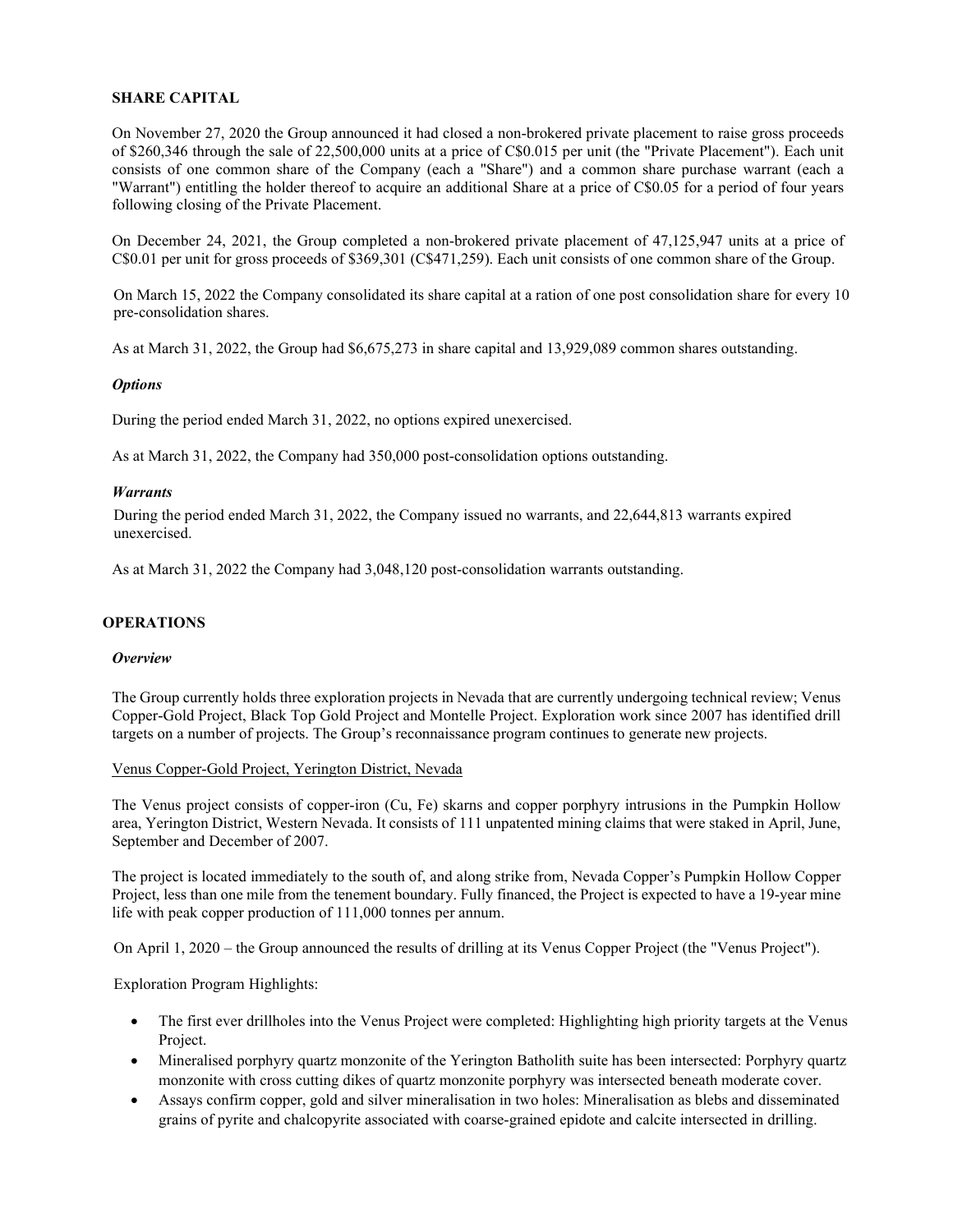• Multiple targets identified for follow up drill testing: Three priority targets remain untested and further drilling is required adjacent to the porphyry quartz monzonite.



**Figure 1 – Altan Nevada claims shown in red and Nevada Copper claims in grey and blue.** 

The Venus Project, which is 100% owned by Altan Nevada (Figure 1), is located within the Yerington copper porphyry district in the Walker Lane mineralized belt in Nevada. Altan Nevada's decision to advance exploration at the Venus Project coincides with development at Nevada Copper Corp.'s (TSX: NCU) ("**Nevada Copper**") Pumpkin Hollow Copper Mine ("**Pumpkin Hollow**") immediately to the north and less than one mile from the tenement boundary.

# *Drilling Results*

The first ever drillholes into the Venus Project were completed in October 2019. Four holes totalling 1300m were drilled into geochemical, geophysical and geological targets (Figure 2). The host of copper mineralisation at Pumpkin Hollow is dominantly Triassic and Jurassic sediments of both the Gardner Valley and Mason Valley Formations. Copper mineralisation is associated with the Jurassic age Yerington Batholith and related porphyritic/granite dikes.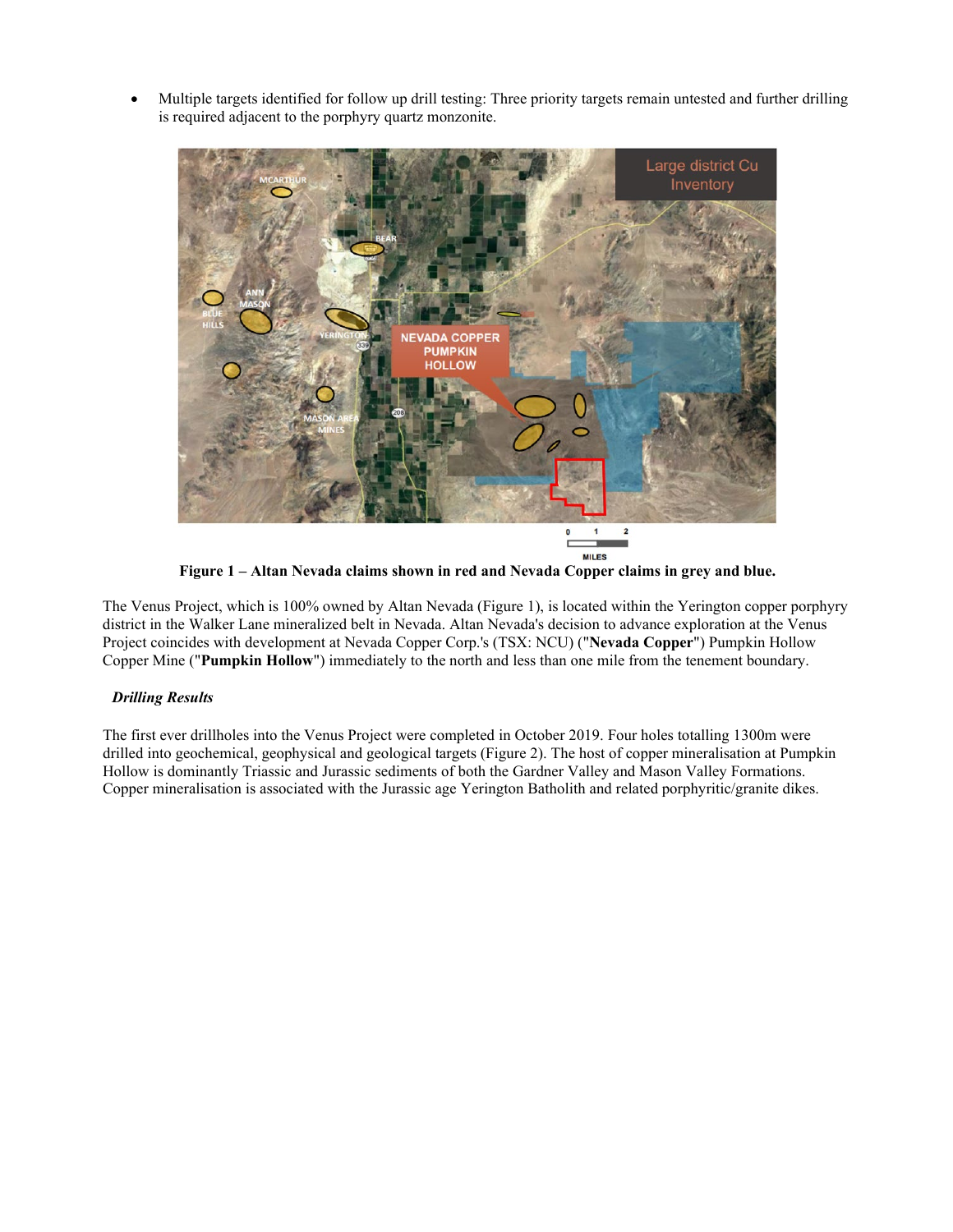

**Figure 2 – Shown are Nevada Copper's deposit locations (red) with mapped structures in black and Altan Nevada's drilling locations (pink dots). The surface projection of 3D geophysical targets within the Venus project**  are shown as chargeability/IP in blue ( $>6$  mV/V) and magnetics in red ( $>12$  x 10<sup>-3</sup> SI).

The first drillhole (19VNDD001) targeted a magnetic/ chargeable high in an area with outcropping copper-gold bearing quartz veins. The hole was collared in Triassic volcanics (andesite) and remained in andesite the entire hole. Numerous quartz rich fractured Jurassic granitic dykes intrude the andesite. The hole intersected copper mineralization towards the bottom of the drill hole in porphyritic granitic dikes and andesite, with mineralisation as blebs and disseminated grains of pyrite and chalcopyrite associated with coarse-grained epidote and calcite (Figure 3). There are zones of elevated copper and gold throughout the hole. The best results were 101.7-102.8m (0.80 g/t Au, 0.5 g/t Ag, 169 ppm Cu), 286.5- 289.6m (0.13 g/t Au, 0.4 g/t Ag, 951 ppm Cu) and 367.6-368.5m (0.36g/t Au, 2225 ppm Cu). The hole was abandoned at 372m due to poor drilling conditions.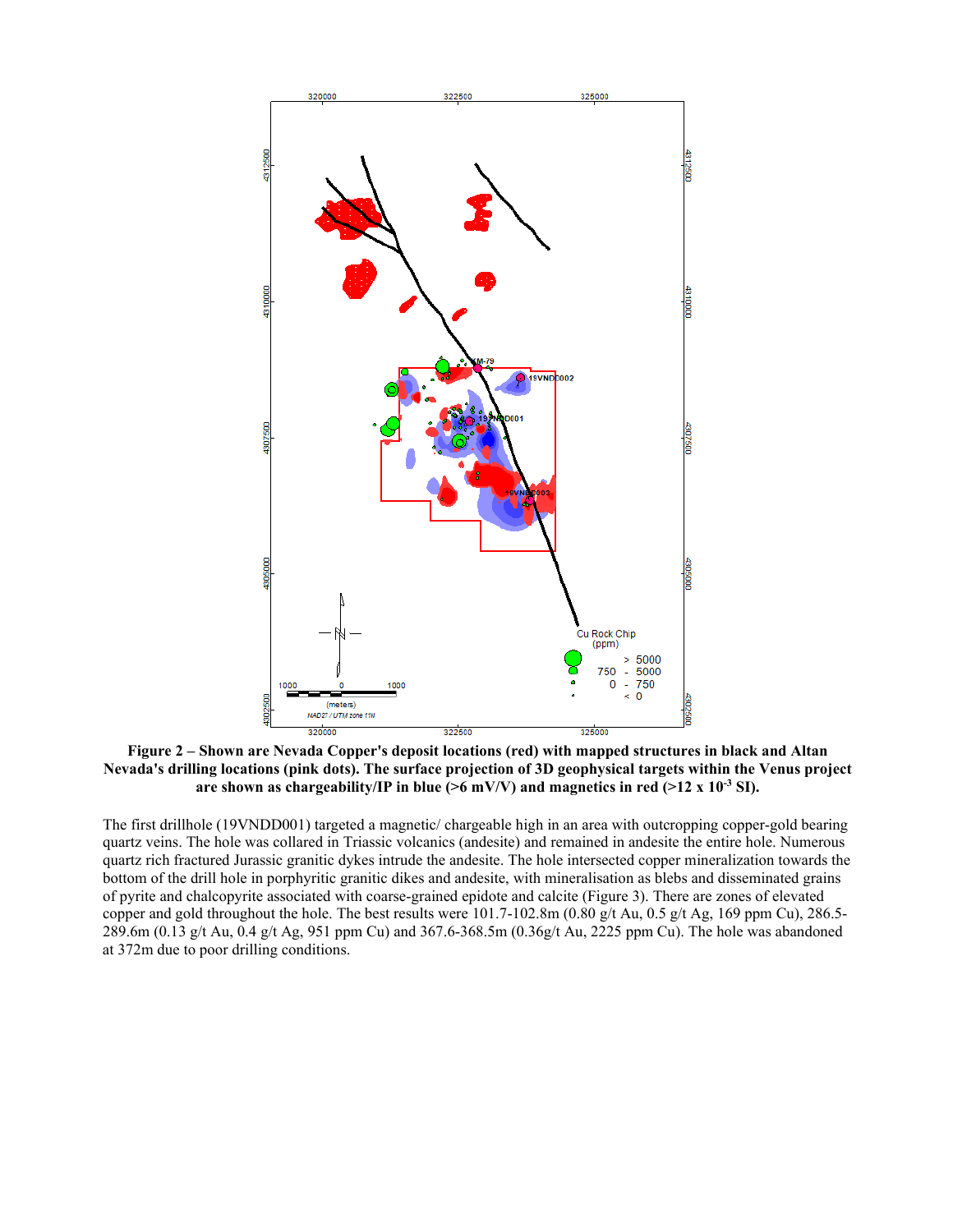

**Figure 3 – 19VNDD001 (299.6m). Mineralisation as blebs and disseminated grains of pyrite and chalcopyrite associated with coarse-grained epidote and calcite**

The second hole (19VNDD002) targeted a surface soil geochemical anomaly and an isolated chargeability feature close to the Nevada Copper claim boundary. The hole went through 269m of Quaternary colluvium and Tertiary volcanic cover rock. A fault appears to have thickened the Tertiary sequence. Jurassic porphyry quartz monzonite was intersected below 269m, with cross cutting dikes of Jurassic quartz monzonite porphyry to a depth of 305m. Again, the hole intersected copper mineralization/ alteration once it entered Jurassic aged rocks. The highest copper (293.8- 304.8m, 371ppm Cu and 0.03 g/t Ag) is hosted in a Jurassic quartz monzonite porphyry dike associated with minor disseminated pyrite and chalcopyrite grains and accompanying elevated iron and sulphur values. The hole ended in weak mineralisation.

The third and fourth holes (19VNDD003 and 19VNDD003A) were collared in Tertiary volcanic cover targeting a north-south magnetic structure and a deep chargeability zone. Hole 19VNDD003 was lost at 188m so the hole was redrilled (19VNDD003A). The hole was stopped in Tertiary volcanic cover (412m). As the Triassic/Jurassic basement was not intersected, no samples were submitted from this drill hole for assay.

In 1973 the Anaconda Company drilled hole KM-79 directly north of hole 19VNDD001, just outside Altan Nevada's claims. After 47m of Quaternary colluvium It intersected andesites/ amphibolite and encountered blebs of chalcopyrite associated with calcite veins from 227m to the end of the hole at 239m. There is no assay data available for this hole.

# *Discussion*

On the eastern side of the NNW regional fault the Tertiary volcanic cover increases in thickness from 269m (19VNDD002) to more than 412m (19VNDD003A) from north to south. On the western side the fault the lower Triassic andesite outcrops (19VNDD001) and is weakly mineralised. Chalcopyrite mineralisation increases with depth and proximity to porphyritic intrusives.

Beneath the cover on the eastern side of the fault, hole 19VNDD002 intersected and ended in weakly mineralised Jurassic porphyry quartz monzonite of the Yerington Batholith suite. Mineralisation increases with depth and proximity to porphyritic dykes. The presence of weakly mineralised porphyry quartz monzonite of the Yerington Batholith suite on the Venus Project is significant as the known underground and open pit deposits at Pumpkin Hollow are skarn/IOCG-style deposits, the source of which is expected to be an undiscovered porphyry system. There is scope for further drilling around 19VNDD002.

The magnetic response of the Triassic andesite is weak in areas of known/shallow outcrop. 19VNDD001 was weakly magnetic in places. As the Pumpkin Hollow mineralisation is associated with a high magnetic response, the untested magnetic feature (>1% magnetite equivalent) west of KM-79 remains a high priority drill target (Figure 4).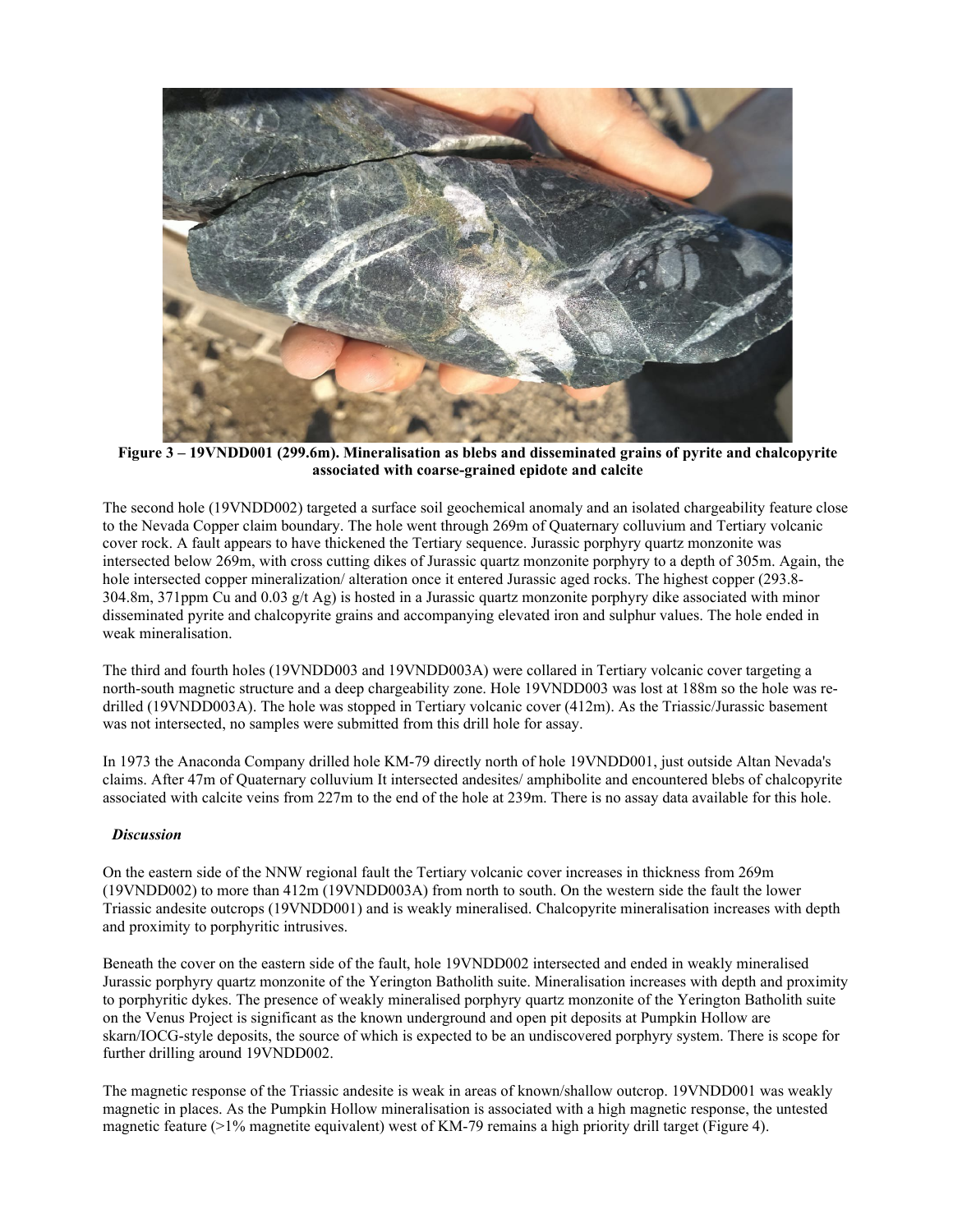

# **Figure 4 – Altan Nevada's drilling locations (pink dots). The surface projection of 3D geophysical targets within**  the Venus project are shown as chargeability/IP in blue  $(>6$  mV/V) and magnetics in red  $(>12 \times 10^{-3}$  SI). **Remaining targets circled in pink. The area surrounding 19VNDD02 remains a drill target.**

In summary, the Venus Project is still considered to have potential for the discovery of new deposits similar in style to Pumpkin Hollow. It also has the potential for the discovery of buried porphyry-style copper mineralization with characteristics similar to the Yerington Mine.

# *Planned Activities for the Venus Project in 2022*

Follow-up drilling is required adjacent to hole 19VNDD002. Three other targets previously identified on the Venus project still require first pass drill testing. The three targets are approved for drilling and have earthworks completed. Additional drilling around 19VNDD001 would require permitting.

The Group is actively seeking opportunities to fund the planed programs at Venus including but not limited to engaging with joint venture partners or a partial sale of the project.

### *Quality Assurance and Quality Control*

The analytical work was performed by American Assay Labs (AAL) located in Sparks, Nevada. AAL is an ISO/IEC 17025 accredited and NDEP Approved laboratory. Drill core samples were crushed so that >70% passes 10 mesh, followed by pulverizing of a 250g riffle split sample to >85% passes - 150 mesh. Prepared samples were run using a three acid digestion process and conventional ICP-AES analysis. Gold determination was via ICPMS Finish after a 30 gram fire-assay (FA) analysis. Blank, standard and pulp duplicate samples were routinely inserted and monitored for quality assurance and quality control. Altan Nevada detected no significant QA/QC issues during review of the data and is not aware of any drilling, sampling, recovery or other factors that could materially affect the accuracy or reliability of the data referred to herein.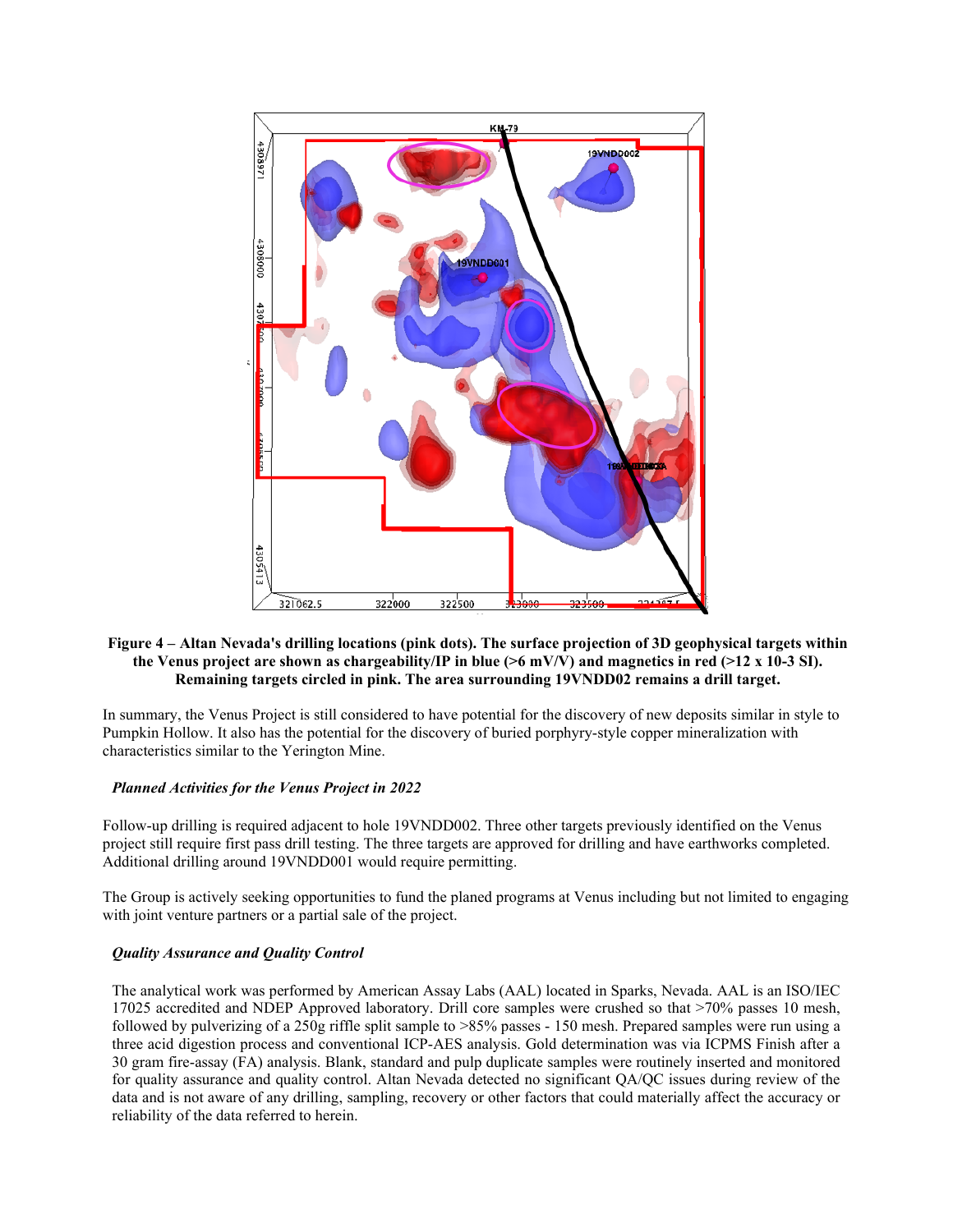# *About Altan Nevada's Venus Project*

Located on-strike from Pumpkin Hollow, Altan Nevada's Venus Project consists of 111 unpatented mining claims covering approximately 2,165 acres (~8.76 km²), all situated on Bureau of Land Management (Federal) land.

During the year ended December 31, 2018, the Group conducted a 3D IP/Resistivity survey, identifying various chargeable zones down to 500 meters which could be attributable to sulfide mineralization. Some of the chargeable zones have coincident magnetic (magnetite) and geochemical responses (copper, gold, and silver) and are considered by the Group to be high priority targets.

The Venus Copper Gold Project has never been drilled before and is considered to have good potential for the discovery of new deposits of similar size and grade to the adjacent Pumpkin Hollow copper-gold mine.

This program has been subject to extensive review by leading geoscientific exploration consultant Terra Resources Pty. Ltd., identifying a total of seven high-priority targets to test the potential of Venus to host copper-gold mineralization. Surface geology/geochemistry, ground magnetics, gravity and induced polarization (IP) surveys have been used to plan and prioritize drilling.

In addition, the project is considered to have the potential for discovery of buried porphyry-style copper mineralization with characteristics similar to the Yerington (Anaconda) mine.

# *Summary of E&E expenditures*

The Group incurred maintenance and exploration costs of \$nil during the period ended March 31, 2022.

# *Property Risks*

Title to exploration and evaluation asset interests involves certain inherent risks due to the difficulties ofdetermining the validity of certain claims as well as the potential for problems arising from the frequently ambiguous conveyancing history characteristic of many mineral claims. The Group has investigated title to all of its exploration and evaluation asset interests and, to the best of its knowledge, title to all of its interests are in good standing. The exploration and evaluation asset interests in which the Group has committed to earn an interest are located in United States.

The terms and commitments of the Group with respect to its exploration and evaluation assets are subject to change if and when the Group and its partners mutually agree to new terms and conditions.

As at March 31, 2022, the Group has reclamation deposits totaling \$6,288 (December 31, 2021 - \$6,288) held with the Bureau of Land Management ("BLM") related to potential environmental remediation work on certain mineral interests.

As at March 31, 2022, the Group estimates its reclamation obligation at \$6,288 (December 31, 2021 - \$6,288).

# **MANAGEMENT CHANGES**

On May 3, 2022 the following corporate/management changes occurred:

- 1. Mr Paul Stephen resigned as CEO/Director/Corporate Secretary of the Group;
- 2. Mr Kerry Griffin was appointed as CEO of the Group;
- 3. Mr Bob Williams resigned as CFO of the Group;
- 4. Mr Brian Cole was appointed as Corporate Secretary and CFO of the Group.

# **SELECTED ANNUAL INFORMATION**

The following table sets forth selected consolidated information of the Group at December 31 for each of the three most recently completed financial years prepared in accordance with IFRS. The selected consolidated financial information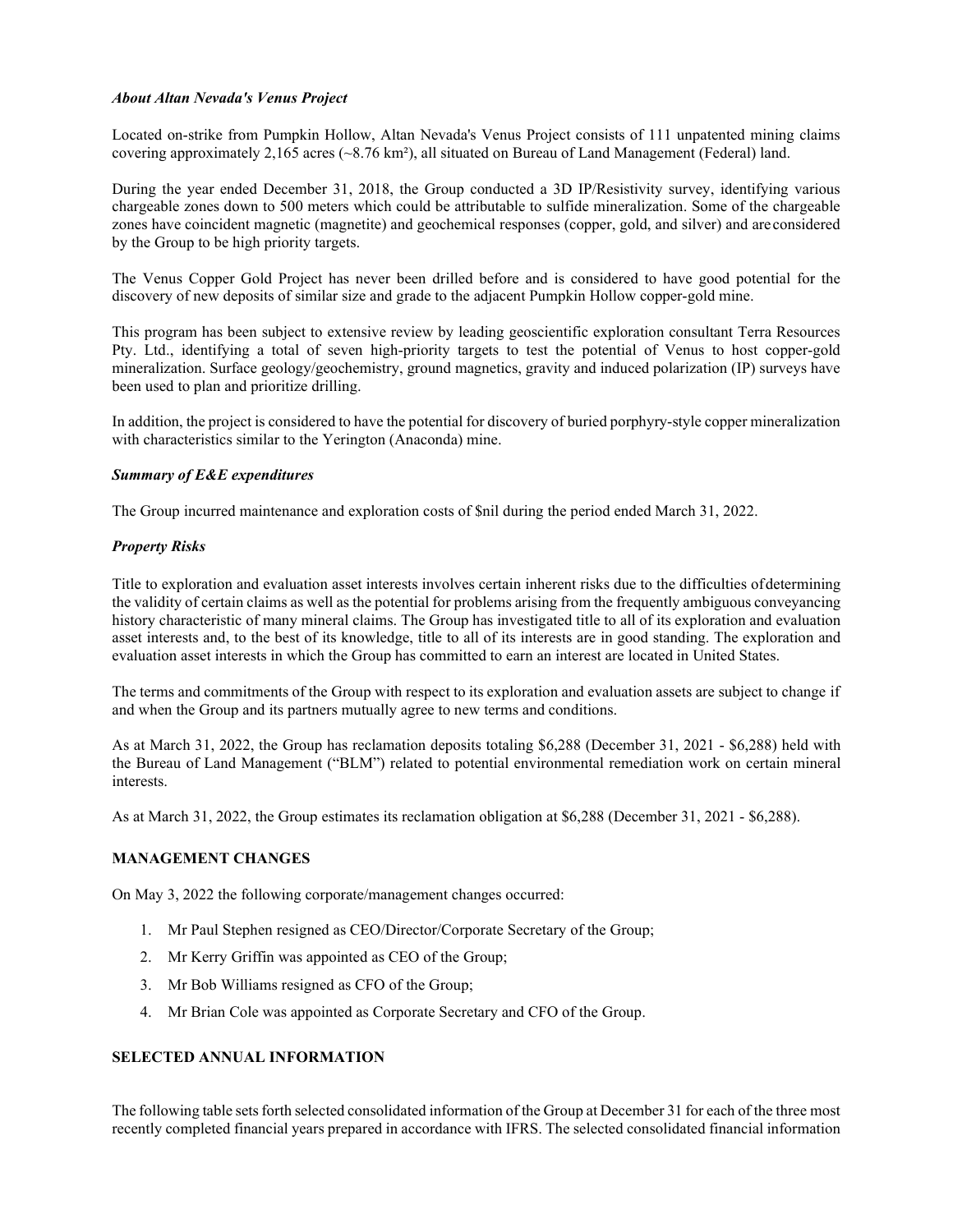should be read in conjunction with the Audited Consolidated Financial Statements of the Group.

| <b>US Dollars</b>                           | 2021       | 2020<br>Restated | 2019       |
|---------------------------------------------|------------|------------------|------------|
|                                             |            |                  |            |
| Net loss                                    | (296, 712) | (349, 288)       | (697, 755) |
| Net loss per share, basic and fully diluted | (0.00)     | (0.00)           | (0.01)     |
| Cash and cash equivalents                   | 74,312     | 137,687          | 18,983     |
| Total assets                                | 943,328    | 1,016,389        | 912,152    |
| Long-term debt                              |            |                  |            |
| Dividends                                   |            |                  |            |

During the course of the 2021 financial year, the Group identified the following error which has a material impact on its prior year reported results:

*Understatement of account payable.* During the period ended December 31, consulting services were understated by \$66,552. These were mistakenly not recorded in the accounts of the Group, and should have been recorded as a consulting fee and accounts payable. This account payable amount was paid in the current financial year.

The effect of this adjustment is as follows:

|                   | As previously reported | Adjustment | As restated |
|-------------------|------------------------|------------|-------------|
| Loss for the year | 282.736                | 66.552     | 349,288     |

The Group is at the exploration stage. The Group recorded a foreign exchange loss of \$7,806 during the year ended December 31, 2021, foreign exchange loss of \$19,243 during the year ended December 31, 2020, and foreign exchange gain of \$26,980 during the year ended December 31, 2019.

The decrease in net loss in 2020 and 2021 was mainly due to a decrease in activity during the period.

### **REVIEW OF OPERATIONS AND FINANCIAL RESULTS**

*First quarter ended March 31, 2022*

For the first quarter ended March 31, 2022, the Group incurred a net loss of \$52,325 resulting in a loss per share of \$0.00. The loss was attributable to operating expenses.

## *Exploration*

The Group capitalizes all exploration costs relating to its resource interests. During the period ended March 31, 2022, the Group capitalized \$21,537 in exploration of its Nevada properties.

Full particulars of the deferred exploration costs are shown in Note 4 to the Consolidated Financial Statements.

### *Expenses*

*First quarter ended March 31, 2021*

During the first quarter ended March 31, 2021, the Group incurred \$14,386 in consulting and management fees, and incurred \$23,723 in general and administrative expenses, and \$13,396 in transfer agent and filing fees. The Group recognized foreign exchange loss of \$820.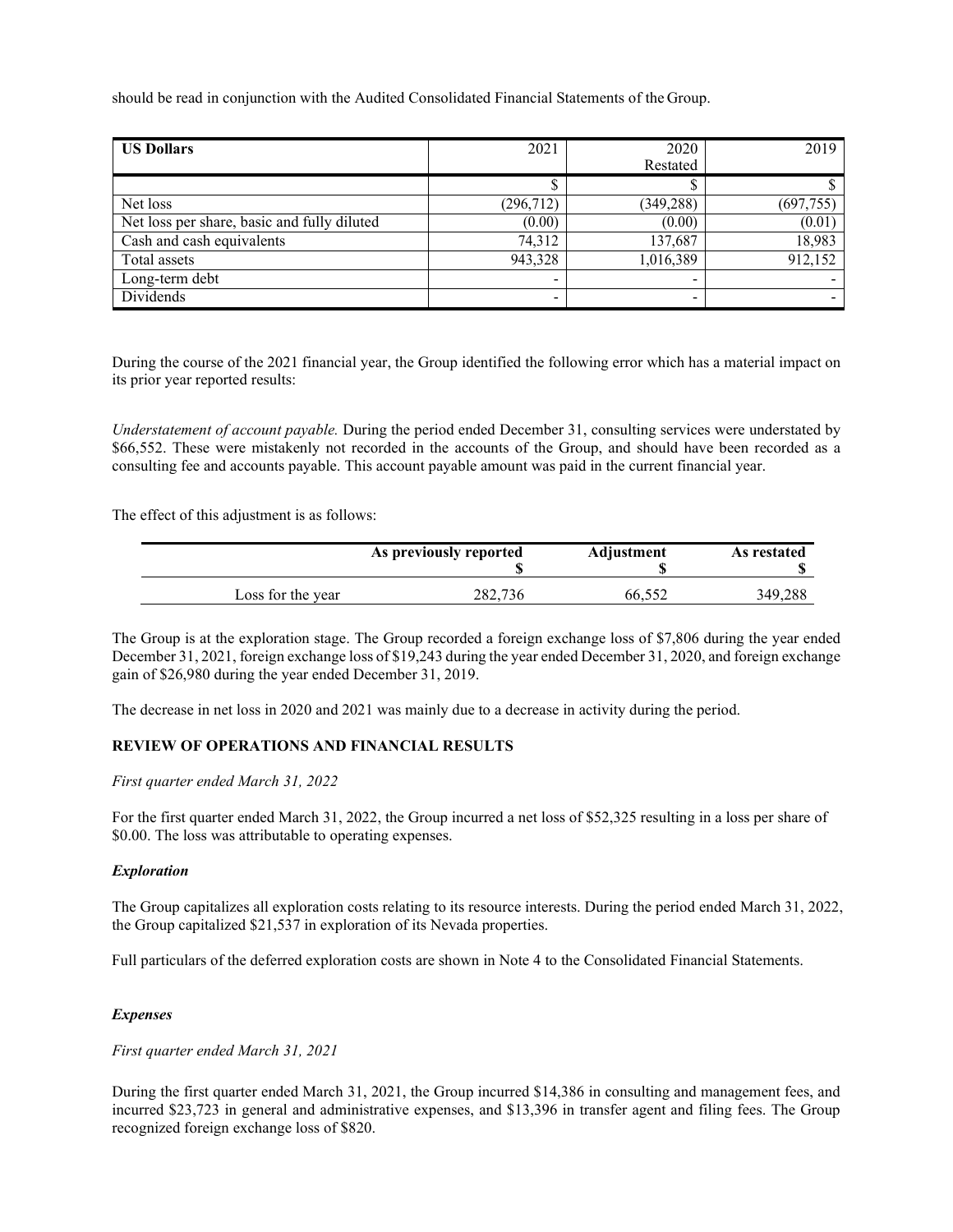General and administrative expenses consist of computer expenses, insurance, rent, telecommunications, office expenses and administrative services related to maintaining the Group's exchange listing and complying with securities regulations.

The increase in operating expenses during the year compared to the prior year was due to increased corporate activity.

### **RISKS AND UNCERTAINTIES**

In conducting its business, the Group faces a number of risks and uncertainties related to the mineral exploration industry. Some of these risk factors include risks associated with land titles, exploration and development, government and environmental regulations, permits and licenses, competition, dependence on key personnel, fluctuating mineral and metal prices, the requirement and ability to raise additional capital through future financings and price volatility of publicly traded securities.

### *Title Risks*

Although the Group has exercised due diligence with respect to determining title to the properties in which it has a material interest, there is no guarantee that title to such properties will not be challenged or impugned. Third parties may have valid claims underlying portions of the Group's interests, and the permits or tenures may be subject to prior unregistered agreements or transfers or native land claims and title may be affected by undetected defects. If a title defect exists, it is possible that the Group may lose all or part of its interest in the properties to which such defects relate.

#### *Exploration and Development*

Resource exploration and development is a highly speculative business, characterized by a number of significant risks including, among other things, unprofitable efforts resulting not only from the failure to discover mineral deposits but also from finding mineral deposits that, though present, are insufficient in quantity and quality to return a profit from production. Substantial expenses are required to establish reserves by drilling, sampling and other techniques and to design and construct mining and processing facilities. Whether a mineral deposit will be commercially viable depends on a number of factors, including the particular attributes of the deposit (i.e. size, grade, access and proximity to infrastructure), financing costs, the cyclical nature of commodity prices and government regulations (including those relating to prices, taxes, currency controls, royalties, land tenure, land use, importing and exporting of minerals, and environmental protection). The effect of these factors or a combination thereof cannot be accurately predicted but could have an adverse impact on the Group.

# *Environmental Regulations, Permits and Licenses*

The Group's operations may be subject to environmental regulations promulgated by government agencies from time to time. Environmental legislation provides for restrictions and prohibitions on spills, releases or emissions of various substances produced in association with certain mining industry operations, such as seepage from tailings disposal areas that would result in environmental pollution. A breach of such legislation may result in the imposition of fines and penalties. In addition, certain types of operations require the submission and approval of environmental impact assessments. Environmental legislation is evolving in a manner that means standards are stricter, and enforcement, fines and penalties for noncompliance are more stringent. Environmental assessments of proposed projects carry a heightened degree of responsibility for companies and directors, officers and employees. The cost of compliance with changes in governmental regulations has a potential to reduce the profitability of operations. We intend to comply fully with all environmental regulations.

The current or future operations of the Group, including development activities and commencement of production on our properties, require permits from various federal, state or territorial and local governmental authorities, and such operations are and will be governed by laws and regulations governing prospecting, development, mining, production, exports, taxes, labour standards, occupational health, waste disposal, toxic substances, land use, environmental protection, mine safety and other matters. Such operations and exploration activities are also subject to substantial regulation under applicable laws by governmental agencies that may require that we obtain permits from various governmental agencies. There can be no assurance, however, that all permits that the Group may require for the operations and exploration activities will be obtainable on reasonable terms or on a timely basis or that such laws and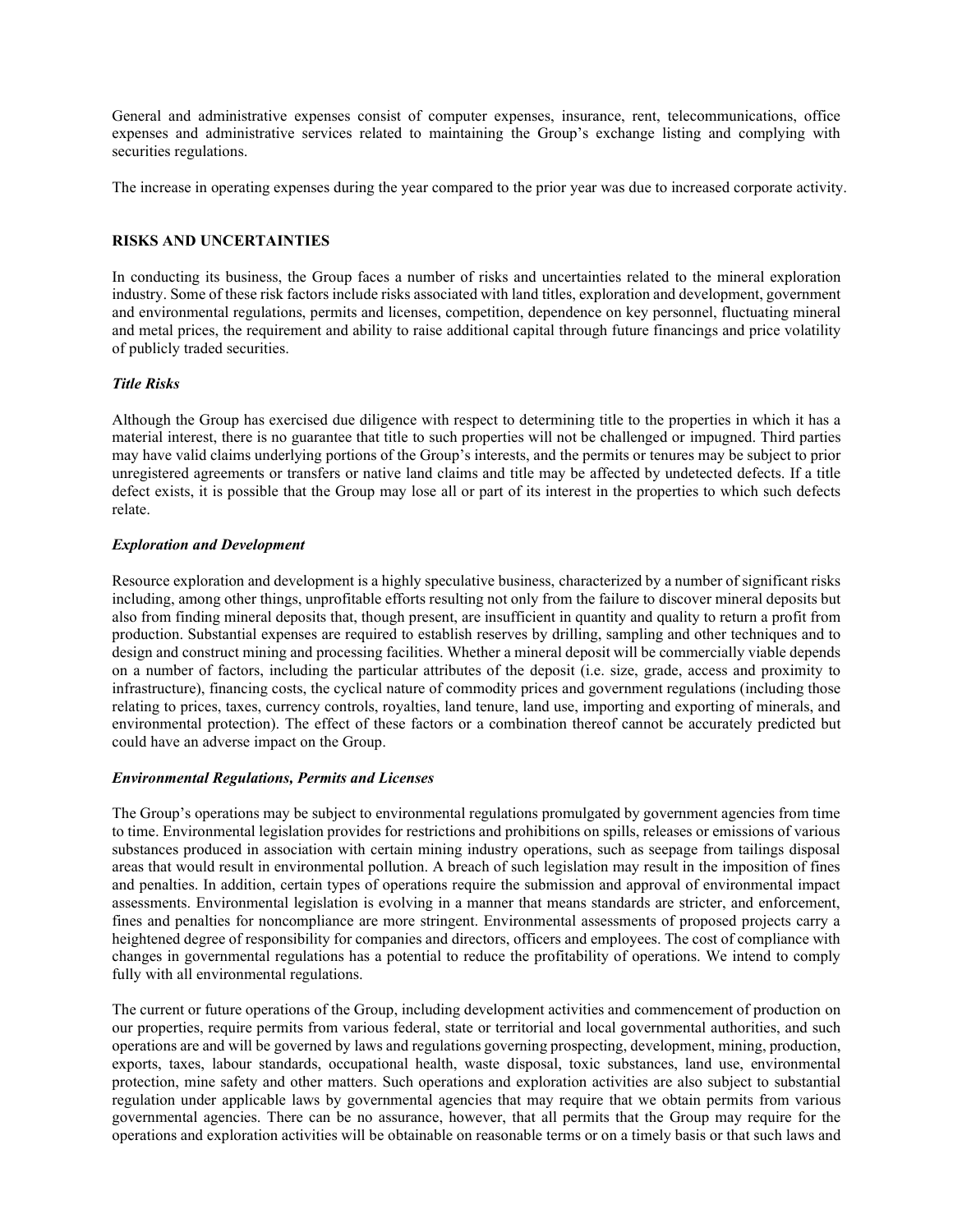regulations will not have an adverse effect on any mining project which the Group might undertake.

Failure to comply with applicable laws, regulations, and permitting requirements may result in enforcement actions thereunder, including orders issued by regulatory or judicial authorities causing operations to cease or be curtailed, and may include corrective measures requiring capital expenditures, installation of additional equipment, orremedial actions. Parties engaged in mining operations may be required to compensate those suffering loss or damage by reason of mining activities and may have civil or criminal fines or penalties imposed for violations of applicable laws or regulations and, in particular, environmental laws.

#### *Competition*

The mining industry is intensely competitive in all its phases, and the Group competes with other companies that have greater financial and technical resources. Competition could adversely affect the Group's ability to acquire suitable properties or prospects in the future.

### *Dependence on Key Personnel*

The success of the Group is currently largely dependent on the performance of the directors and officers. There is no assurance that the Group will be able to maintain the services of the directors and officers or other qualified personnel required to operate its business. The loss of the services of these persons could have a material adverse effect on the Group and the prospects.

### *Fluctuating Mineral and Metal Prices*

Factors beyond our control may affect the marketability of metals discovered, if any. Metal prices have fluctuated widely, particularly in recent years. The effect of these factors on the exploration activities cannot be predicted. For example, gold prices are affected by numerous factors beyond the Group's control, including central bank sales, producer hedging activities, the relative exchange rate of the U.S. dollar with other major currencies, global and regional demand and political and economic conditions. Worldwide gold production levels also affect gold prices. In addition, the price of gold has on occasion been subject to rapid short-term changes due to speculative activities.

#### *Future Financings*

The Group's continued operation will be dependent upon the ability to generate operating revenues and to procure additional financing. There can be no assurance that any such revenues can be generated or that other financing can be obtained on acceptable terms. Failure to obtain additional financing on a timely basis may cause the Group to postpone development plans, forfeit rights in some or all of the properties or joint ventures, or reduce or terminate some or all of the operations.

#### *Price Volatility of Publicly Traded Securities*

In recent years, the securities markets in the United States and Canada have experienced a high level of price and volume volatility, and the market prices of securities of many companies have experienced wide fluctuations in price that have not necessarily been related to the operating performance, underlying asset values or prospects of such companies. There can be no assurance that continual fluctuations in price will not occur. It may be anticipated that any quoted market for the Common Shares will be subject to market trends and conditions generally, notwithstanding any potential success of the Corporation in creating revenues, cash flows or earnings. The value of securities distributed hereunder will be affected by market volatility.

Readers should review the more detailed discussion of such risk factors set out in the Company's Long Form Prospectus under the heading "Risk Factors", which is filed on SEDAR and may be found at [www.sedar.com.](http://www.sedar.com/)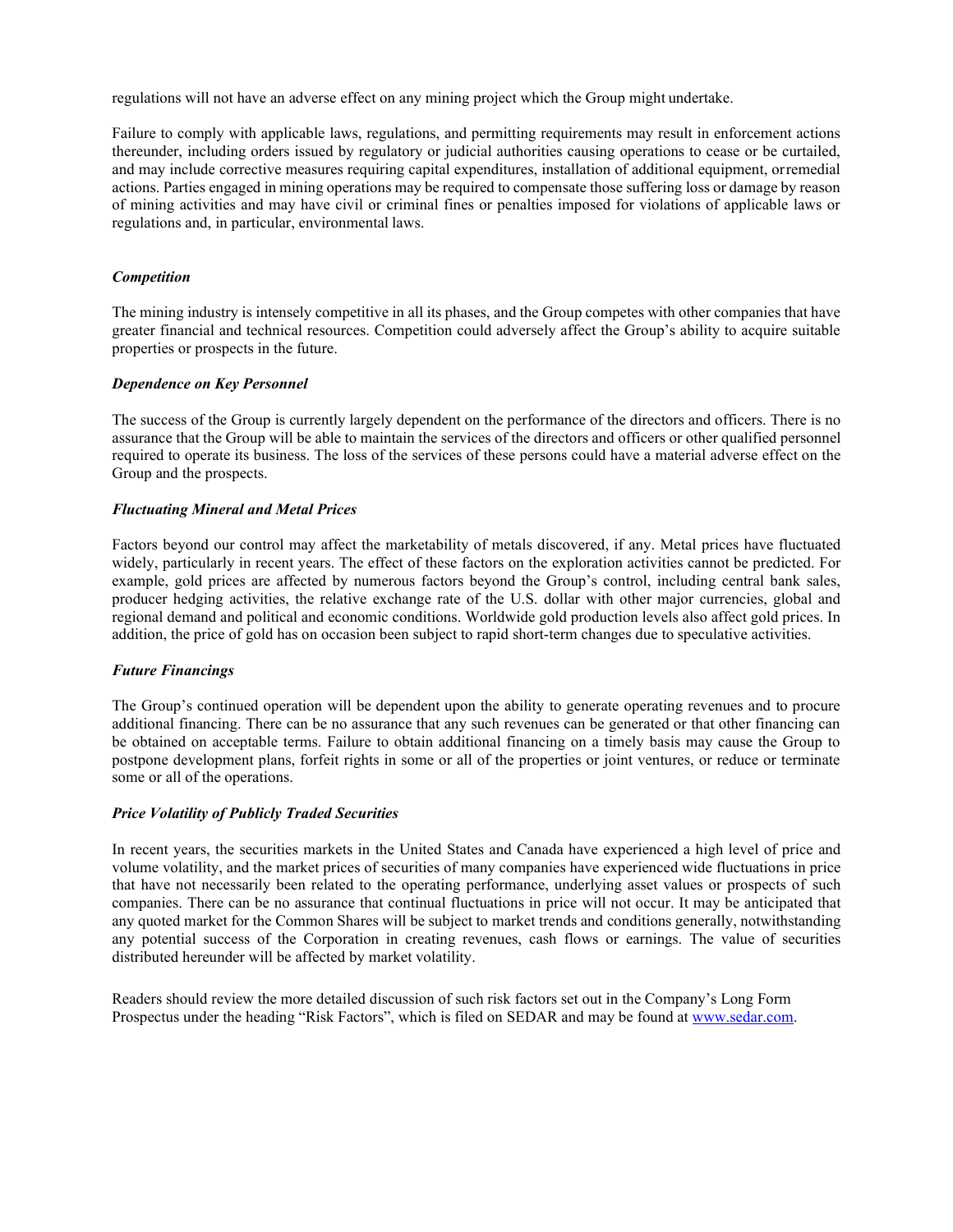# **SUMMARY OF QUARTERLY RESULTS**

The following table sets forth selected quarterly consolidated financial information for each of the last eight quarters with the figures for each quarter in US dollars.

|                | Foreign Exchange<br>Gain / $(Loss)$ | Net Income<br>(Loss) | Net Income (Loss) per<br>Share (basic & fully<br>diluted) |  |
|----------------|-------------------------------------|----------------------|-----------------------------------------------------------|--|
|                | \$                                  | \$                   | \$                                                        |  |
| 2022           |                                     |                      |                                                           |  |
| First Quarter  | (820)                               | (52, 325)            | (0.00)                                                    |  |
| 2021           |                                     |                      |                                                           |  |
| Fourth Quarter | 16,180                              | (50, 323)            | (0.00)                                                    |  |
| Third Quarter  | 13,130                              | (84,316)             | (0.00)                                                    |  |
| Second Quarter | (9,016)                             | (113, 875)           | (0.00)                                                    |  |
| First Quarter  | (12, 488)                           | (48, 198)            | (0.00)                                                    |  |
| 2020           |                                     |                      |                                                           |  |
| Fourth Quarter | (2,059)                             | (220,600)            | (0.00)                                                    |  |
| Third Quarter  | (3,017)                             | (30,056)             | (0.00)                                                    |  |
| Second Quarter | (11, 931)                           | (46,961)             | (0.00)                                                    |  |
| First Quarter  | (2,236)                             | (51, 671)            | (0.00)                                                    |  |

The net loss in the first quarter of 2022 was mainly due to the Group's operational activity during the quarter.

The net loss in the fourth quarter of 2021 was mainly due to the Group's operational activity during the quarter.

The net loss in the third quarter of 2021 was mainly due to the Company's operational activity offset by foreign exchange gain of \$13,130 during the quarter.

The net loss in the second quarter of 2021 was mainly due to the Company's operational activity and foreign exchange loss of \$9,016 during the quarter.

The net loss in the first quarter of 2021 was mainly due to the Company's operational activity during the quarter.

The net loss in the fourth quarter of 2020 was mainly due to the adjustment for the error in recording of accounts payable (see above).

The net loss in the third quarter of 2020 was mainly due to the Group's operational activity and foreign exchange loss of \$3,017 during the quarter.

The net loss in the second quarter of 2020 was mainly due to the Group's operational activity and foreign exchange loss of \$11,931 during the quarter.

The net loss in the first quarter of 2020 was mainly due to the Group's operational activity and foreign exchange loss of \$2,236 during the quarter.

# **LIQUIDITY AND CAPITAL RESOURCES**

The Group relies on equity financings for its working capital requirements and to fund its planned exploration and development activities. Management ensures the Group has sufficient cash in its treasury to maintain underlying option payments and keep claims in good standing.

During the period ended March 31, 2022, the Group's decrease in cash net of effects of foreign exchange, was \$12,329. Working capital deficit as at March 31, 2022 was \$362,858. Current liabilities as at March 31, 2022 include an advances payable balance of \$39,651. This amount was advanced from Verite Trust Company Limited ("Verite"), a non-related party, Dean Carmignani, a non-related party, and John Jones, a director of the Company, with no specified terms of interest or repayment.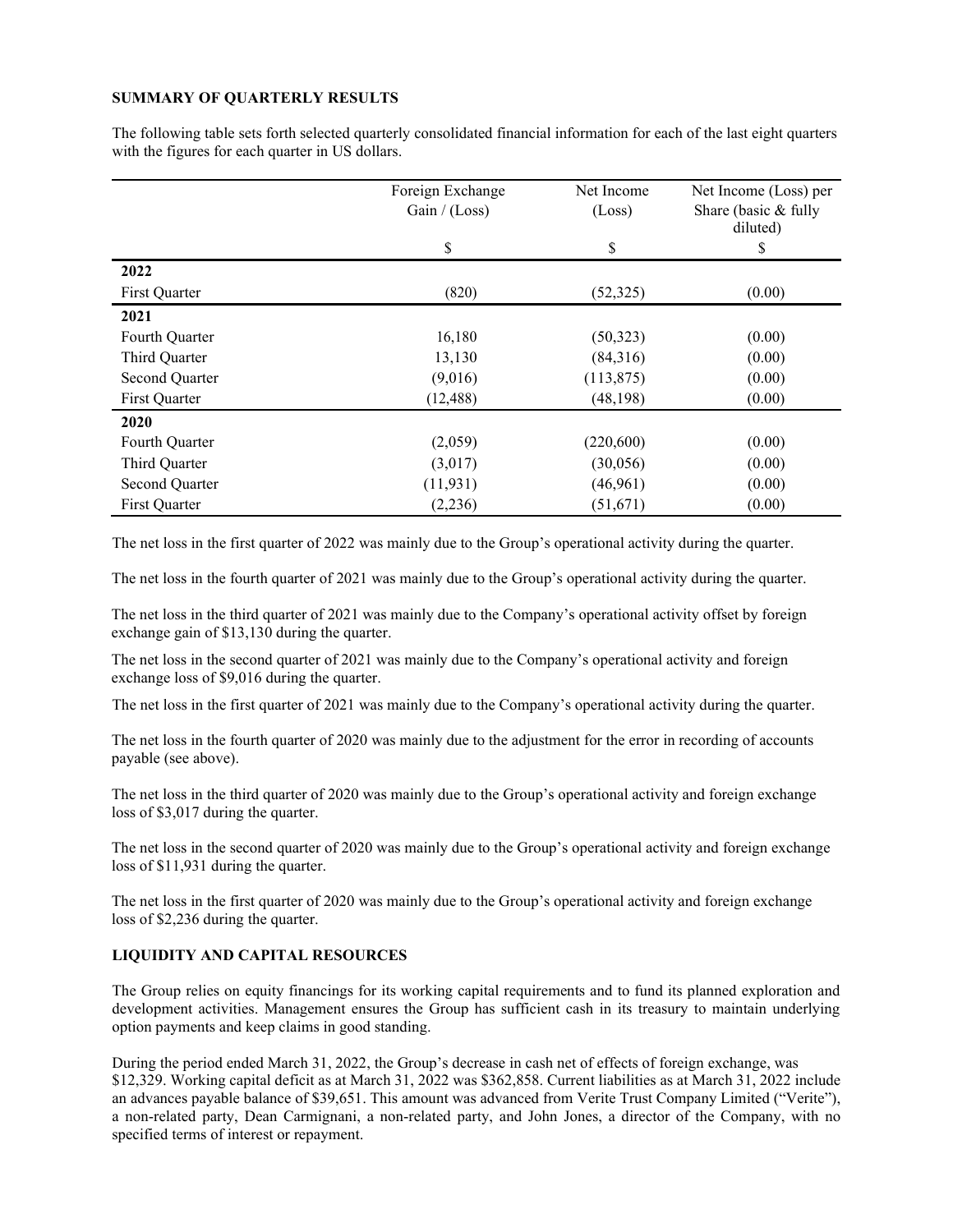### **OFF-BALANCE SHEET ARRANGEMENTS**

The Group has no undisclosed off-balance sheet arrangements or off-balance sheet financing structures in place.

# **RELATED PARTY TRANSACTIONS**

The Group entered into the following transactions with related parties:

- a) Paid accounting and administration services of \$2,213 (2021 \$8,836) to a company controlled by the CFO of the Company. At March 31, 2022, the amount payable to the company controlled by the CFO of the Company was \$14,992 (December 31, 2021 - \$158,733).
- b) Paid or accrued consulting fees of \$nil (2021 \$25,591) to a company controlled by CEO of the Company. At March 31, 2022, an amount of \$nil (December 31, 2021 - \$nil) was owing to a company controlled by CEO of the Company.
- c) As at March 31, 2022, an amount of \$19,000 (December 31, 2021 \$19,000) was owing to Evan Jones, director and former CEO of the Company.
- d) As at March 31, 2022 an amount of \$28,791 (December 31, 2021 \$19,987) was owing to a company controlled by Brian Cole, director of the Company.

These transactions were incurred in the normal course of operations. The payables are non-interest bearing and due on demand.

# **Key Management Personnel:**

Key management personnel include those persons having authority and responsibility for planning, directing and controlling the activities of the Company as a whole. The Company has determined that key management personnel consist of executive and non-executive members of the Company's Board of Directors and corporate officers. The remuneration of directors and other members of key management personnel during the periods ended March 31, 2022 and 2021 are as follows:

|                                | $\mathbf{a}\mathbf{a}\mathbf{a}$ | 202.      |
|--------------------------------|----------------------------------|-----------|
| Management and consulting fees | 10.260                           | n<br>111. |
|                                | 10.260                           | nı        |

# **CONTRACTUAL AND OTHER OBLIGATIONS**

At the present time, there are no contractual and other obligations that should be disclosed.

# **CRITICAL ACCOUNTING POLICIES AND ESTIMATES**

The Group's accounting policies are described in Note 3 to the condensed interim consolidated financial statements for the period ended March 31, 2022. Management considers the following to be the most critical in understanding the judgments that are involved in preparing the Group's consolidated financial statements and the uncertainties that could impact its results of operations, financial condition and future cash flow.

### *Exploration and Evaluation Assets*

The Group records exploration and evaluation asset interests, which consist of the right to explore for mineral deposits, at cost.TheGroup records deferred exploration costs, which consist of costs attributable to the exploration of exploration and evaluation asset interests, at cost. All direct and indirect costs relating to the acquisition and exploration of these exploration and evaluation asset interests are capitalized on the basis of specific claim blocks until the exploration and evaluation asset interests to which they relate are placed into production, the exploration and evaluation asset interests are disposed of through sale or where management has determined there to be an impairment. If an exploration and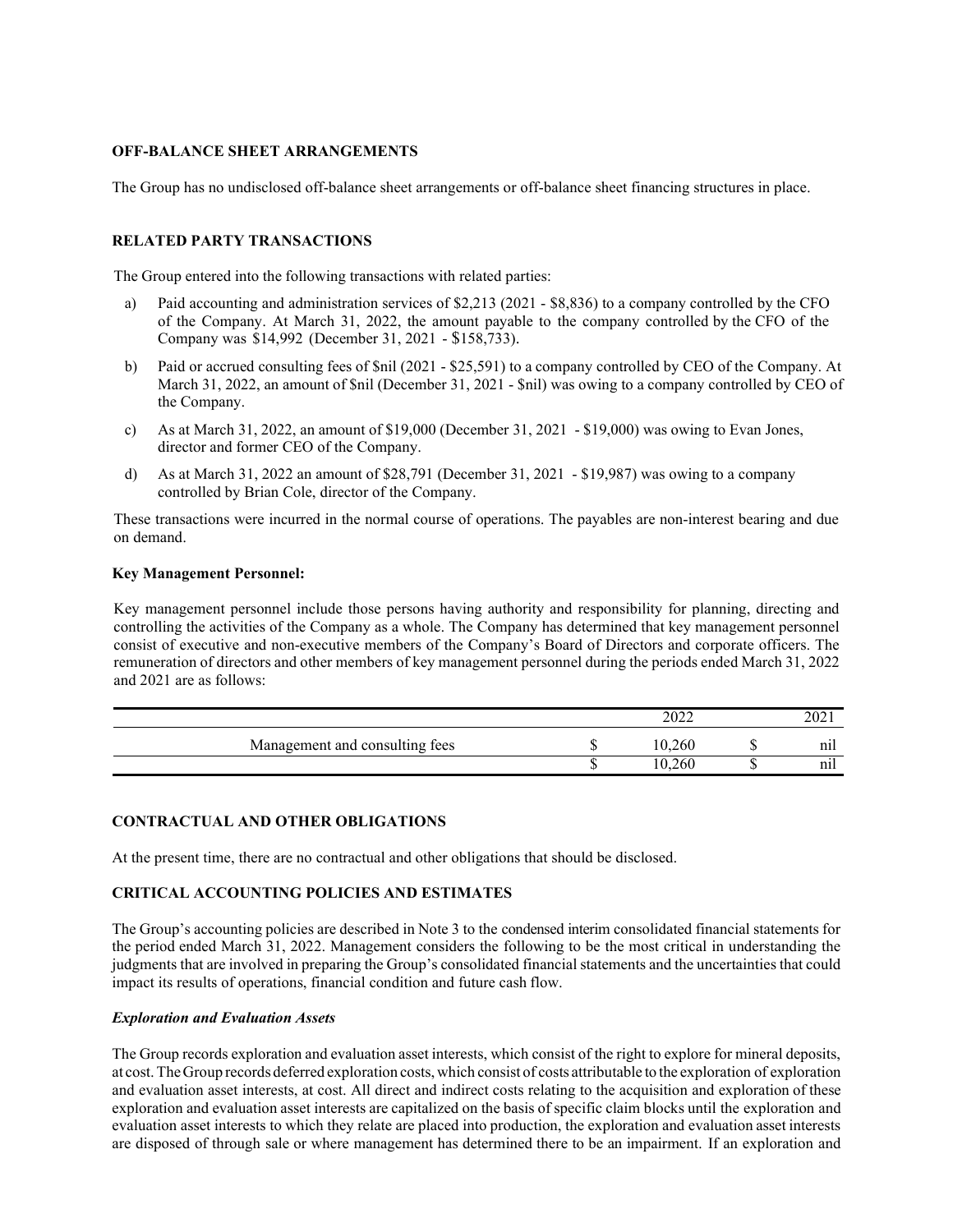evaluation asset interest is abandoned, the exploration and evaluation asset interests and deferred exploration costs will be written off to operations in the period of abandonment.

On an ongoing basis, the capitalized costs are reviewed on a property-by-property basis to consider if there is any impairment on the subject property. Management's determination for impairment is based on: 1) whether the Group's exploration programs on the exploration and evaluation asset interests have significantly changed, such that previously identified resource targets are no longer being pursued; 2) whether exploration results to date are promising and whether additional exploration work is being planned in the foreseeable future; or 3) whether remaining lease terms are insufficient to conduct necessary studies or exploration work.

The recorded cost of exploration and evaluation asset interests is based on cash paid and the assigned value of share consideration issued (where shares are issued) for exploration and evaluation asset interest acquisitions and exploration costsincurred. The recorded amount may not reflect recoverable value, asthis will be dependent on future development programs, the nature of the mineral deposit, commodity prices, adequate funding and the ability of the Group to bring its projects into production.

# *Impairment of Long-Lived Assets*

At the end of each reporting period, the Group's assets are reviewed to determine whether there is any indication that those assets may be impaired. If such indication exists, the recoverable amount of the asset is estimated in order to determine the extent of the impairment, if any. The recoverable amount is the higher of fair value less costs to sell and value in use. Fair value is determined asthe amount that would be obtained from the sale of the asset in an arm's- length transaction between knowledgeable and willing parties. In assessing value in use, the estimated future cash flows are discounted to their present value using a pre-tax discount rate that reflects current market assessments of the time value of money and the risks specific to the asset. If the recoverable amount of an asset is estimated to be less than its carrying amount, the carrying amount of the asset is reduced to its recoverable amount and the impairment loss is recognized in profit or loss for the period. For an asset that does not generate largely independent cash flows, the recoverable amount is determined for the cash-generating unit to which the asset belongs.

Where an impairment loss subsequently reverses, the carrying amount of the asset (or cash-generating unit) is increased to the revised estimate of its recoverable amount, but to an amount that does not exceed the carrying amount that would have been determined had no impairment loss been recognized for the asset (or cash-generating unit) in prior years. A reversal of an impairment loss is recognized immediately in profit or loss.

# *Use of Estimates*

The preparation of consolidated financial statements in conformity with IFRS requires management to make estimates and assumptions that affect the reported amounts of assets and liabilities and disclosures of contingent assets and liabilities at the date of the consolidated financial statements and the reported amounts of revenues and expenses during the reporting period. Significant areas requiring the use of estimates include the carrying value and recoverability of exploration and evaluation assets, inputs used in the calculation of share-based compensation and agents' warrants and the valuation allowance applied to future income taxes. Actual results could differ from those estimates, and would impact future results of operations and cash flows.

### *Share-based Compensation*

The stock option plan allows Group employees and consultants to acquire shares of the Company. The fair value of options granted is recognized as a share-based payment expense with a corresponding increase in equity. An individual is classified as an employee when the individual is an employee for legal or tax purposes(direct employee) or provides services similar to those performed by a direct employee. Consideration paid on the exercise of stock options is credited to share capital and the fair value of the options is reclassified from contributed surplus to share capital.

The fair value is measured at grant date and each tranche is recognized over the period during which the options vest. The fair value of the options granted is measured using the Black-Scholes option pricing model taking into account the terms and conditions upon which the options were granted. At each financial position reporting date, the amount recognized as an expense is adjusted to reflect the number of stock options that are expected to vest.

Where equity instruments are granted to employees, they are recorded at the fair value of the equity instrument granted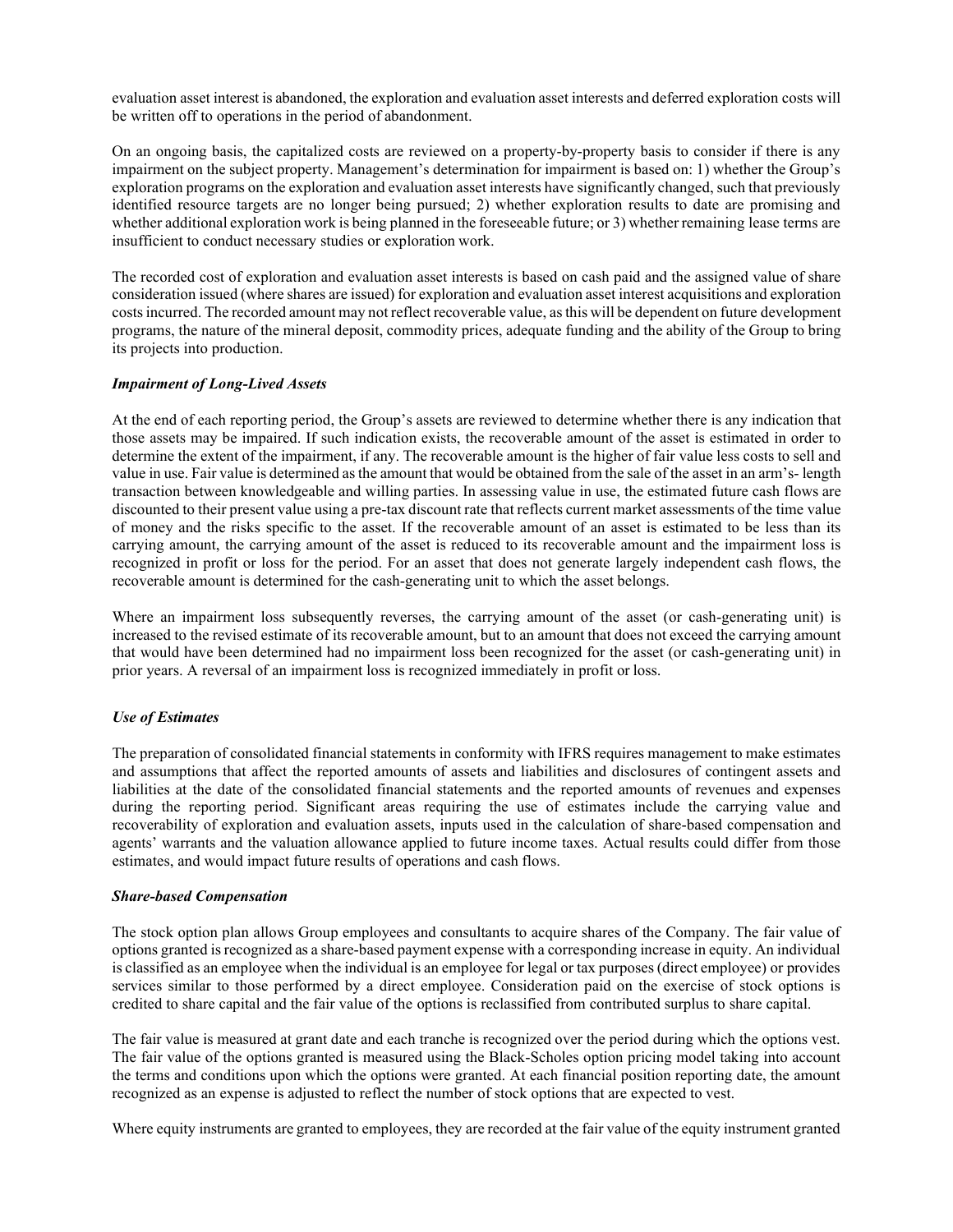at the grant date. The grant date fair value is recognized in the statement of loss over the vesting period, described as the period during which all the vesting conditions are to be satisfied.

Where equity instruments are granted to non-employees, they are recorded at the fair value of the goods or services received in the statement of loss, unless they are related to the issuance of shares. Amounts related to the issuance of shares are recorded as a reduction of share capital.

When the value of goods or services received in exchange for the share-based payment cannot be reliably estimated, the fair value is measured by use of a valuation model. The expected life used in the model is adjusted, based on management's best estimate, for the effects of non-transferability, exercise restrictions, and behavioral considerations.

### *Financial Instruments*

# *Classification*

The Group classifies its financial instruments in the following categories: at fair value through profit or loss ("FVTPL"), at fair value through other comprehensive income (loss) ("FVTOCI") or at amortized cost. The Group determines the classification of financial assets at initial recognition. The classification of debt instruments is driven by the Group's business model for managing the financial assets and their contractual cash flow characteristics. Equity instruments that are held for trading are classified as FVTPL. For other equity instruments, on the day of acquisition the Group can make an irrevocable election (on an instrument-by-instrument basis) to designate them as at FVTOCI. Financial liabilities are measured at amortized cost, unless they are required to be measured at FVTPL (such as instruments held for trading or derivatives) or the Group has opted to measure them at FVTPL.

# *Measurement*

### Financial assets at FVTOCI

Elected investments in equity instruments at FVTOCI are initially recognized at fair value plus transaction costs. Subsequently they are measured at fair value, with gains and losses recognized in other comprehensive income (loss).

### Financial assets and liabilities at amortized cost

Financial assets and liabilities at amortized cost are initially recognized at fair value plus or minus transaction costs, respectively, and subsequently carried at amortized cost less any impairment.

### Financial assets and liabilities at FVTPL

Financial assets and liabilities carried at FVTPL are initially recorded at fair value and transaction costs are expensed through profit or loss. Realized and unrealized gains and losses arising from changes in the fair value of the financial assets and liabilities held at FVTPL are recorded through profit or loss in the period in which they arise. Where management has opted to recognize a financial liability at FVTOCI, any changes associated with the Group's own credit risk will be recognized in other comprehensive income (loss).

## *Impairment of financial assets at amortized cost*

The Group recognizes a loss allowance for expected credit losses on financial assets that are measured at amortized cost.

At each reporting date, the Group measures the loss allowance for the financial asset at an amount equal to the lifetime expected credit losses if the credit risk on the financial asset has increased significantly since initial recognition. If at the reporting date, the financial asset's credit risk has not increased significantly since initial recognition, the Group measures the loss allowance for the financial asset at an amount equal to the twelve month expected credit losses. The Group shall recognize in profit or loss, as an impairment gain or loss, the amount of expected credit losses(or reversal) that is required to adjust the loss allowance at the reporting date to the amount that is required to be recognized.

# *Derecognition*

### Financial assets

The Group derecognizes financial assets only when the contractual rights to cash flows from the financial assets expire, or when it transfers the financial assets and substantially all of the associated risks and rewards of ownership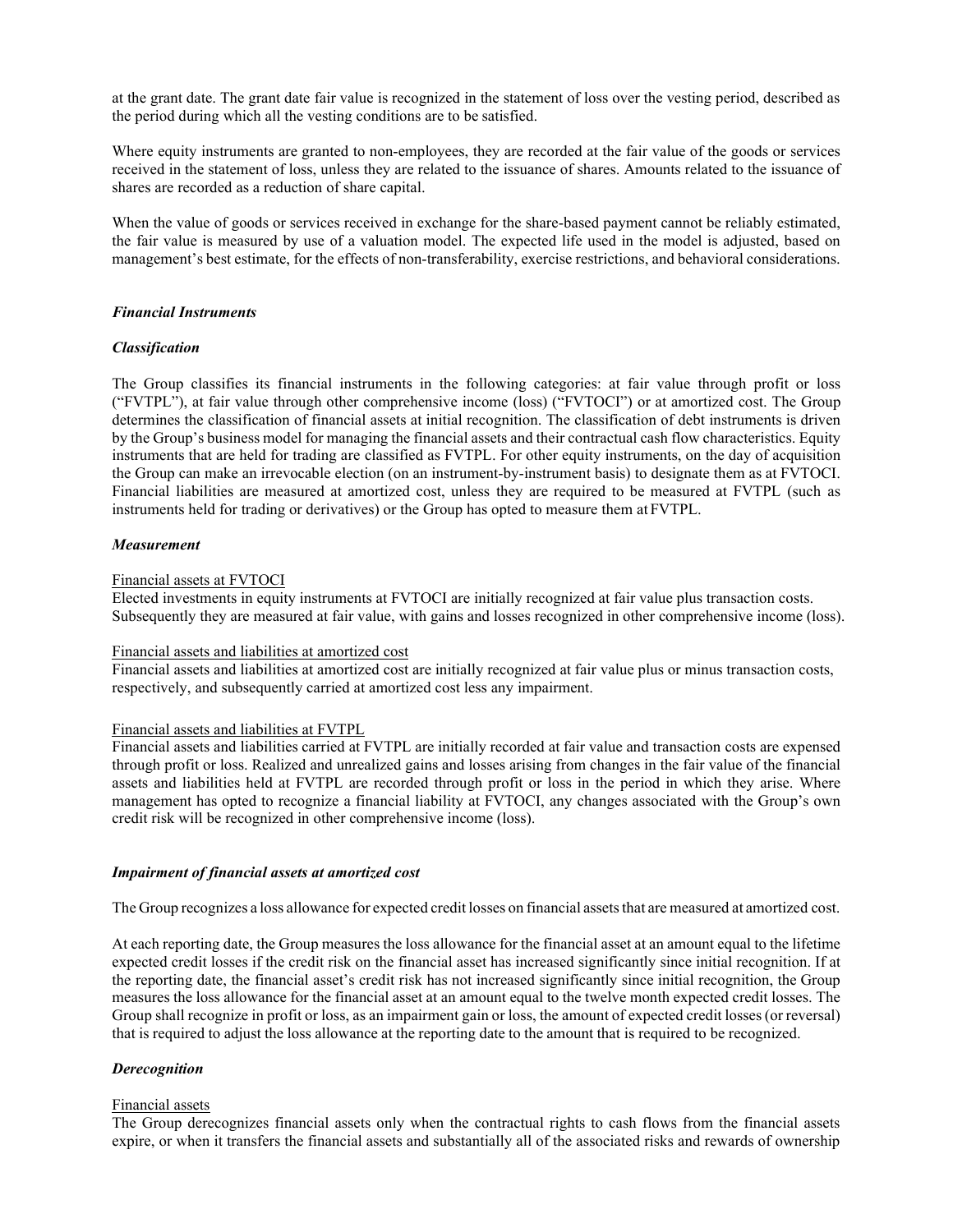to another entity. Gains and losses on derecognition are generally recognized in profit or loss. However, gains and losses on derecognition of financial assets classified as FVTOCI remain within accumulated other comprehensive income (loss).

# Financial liabilities

The Group derecognizes financial liabilities only when its obligations under the financial liabilities are discharged, cancelled or expired. Generally, the difference between the carrying amount of the financial liability derecognized and the consideration paid and payable, including any non-cash assets transferred or liabilities assumed, is recognized in profit or loss.

# **FINANCIAL INSTRUMENTS**

The Group's risk exposures and the impact on the Group's consolidated financial instruments are summarized below:

# *Credit Risk*

Credit risk isthe risk ofloss associated with a counterparty'sinability to fulfil its payment obligations. The Group's cash is held at a large Canadian financial institution and its reclamation bonds are held at the BLM. The Group has no investment in asset backed commercial paper. The Group's receivables consist of sales tax receivable due from the Government of Canada and due from related parties. The Group believes it has no significant creditrisk.

# *Liquidity Risk*

Liquidity risk is the risk that the Group will not be able to meet its financial obligations as they fall due. The Group's approach to managing liquidity risk is to ensure that it will have sufficient liquidity to meet liabilities when due. As at March 31, 2022, the Group had a cash balance of \$61,983 (December 31, 2021 - \$74,312) to settle current liabilities of \$459,960 (December 31, 2021 - \$442,497). As disclosed in Note 1 of the condensed interim consolidated financial statements, the Group will need to raise additional funds to meet its obligations as they become due. The Group has liquidity risk.

### *Market Risk*

Market risk is the risk of loss that may arise from changes in market factors such as interest rates and commodity and equity prices and foreign currency fluctuations.

*a) Interest Rate Risk*

The Group has cash balances. The Group's current policy is to invest excess cash in investment-grade shortterm deposit certificates issued by its banking institutions. The Group periodically monitors the investments it makes and is satisfied with the credit ratings of its banks.

*b) Foreign Currency Risk*

The Group is exposed to foreign currency risk on fluctuations related to cash and cash equivalents, taxes receivable, and accounts payable and accrued liabilities that are denominated in Canadian dollars. The Group does not believe it is exposed to significant foreign currency risk.

*c) Price Risk*

The Group is exposed to price risk with respect to commodity and equity prices. Equity price risk is defined as the potential adverse impact on the Group's earnings due to movements in individual equity prices or general movements in the level of the stock market. Commodity price risk is defined as the potential adverse impact on earnings and economic value due to commodity price movements and volatilities. The Group closely monitors commodity prices of gold and copper, individual equity movements, and the stock market to determine the appropriate course of action to be taken by the Group.

### *Sensitivity Analysis*

The Group operates in the United States and is exposed to risk from changes in the Canadian dollar. A simultaneous 10% fluctuation in the Canadian dollar and Australian dollar against the US dollar would affect accumulated other comprehensive income (loss) for the year by approximately \$18,582 (December 31, 2021 - \$22,197).